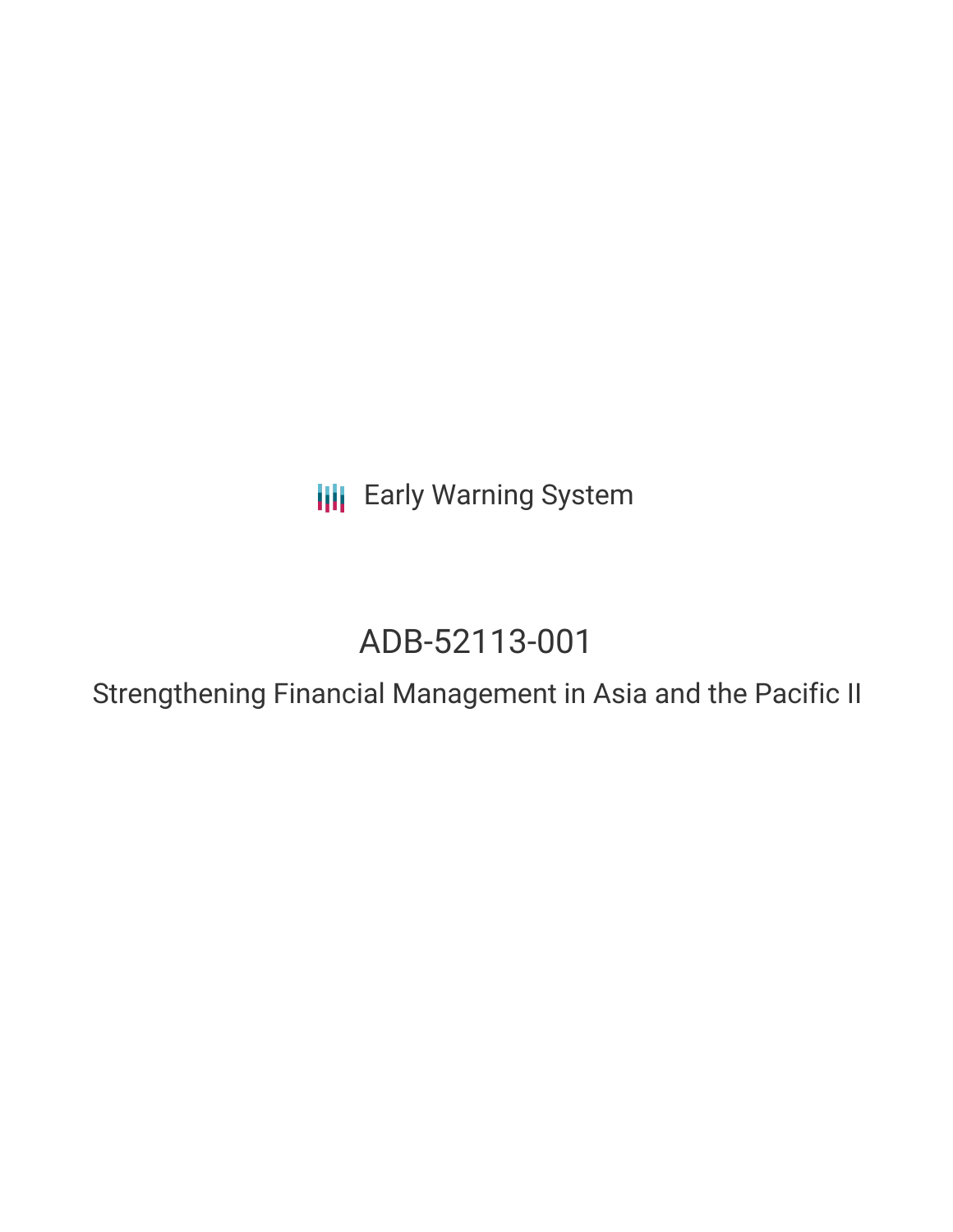

#### **Quick Facts**

| <b>Countries</b>               | Armenia, Cambodia, Georgia, Nepal, Pakistan, Philippines, Samoa, Uzbekistan |
|--------------------------------|-----------------------------------------------------------------------------|
| <b>Financial Institutions</b>  | Asian Development Bank (ADB)                                                |
| <b>Status</b>                  | Active                                                                      |
| <b>Bank Risk Rating</b>        |                                                                             |
| <b>Voting Date</b>             | 2018-11-29                                                                  |
| <b>Sectors</b>                 | Law and Government, Technical Cooperation                                   |
| <b>Investment Type(s)</b>      | Grant                                                                       |
| <b>Investment Amount (USD)</b> | $$1.10$ million                                                             |
|                                |                                                                             |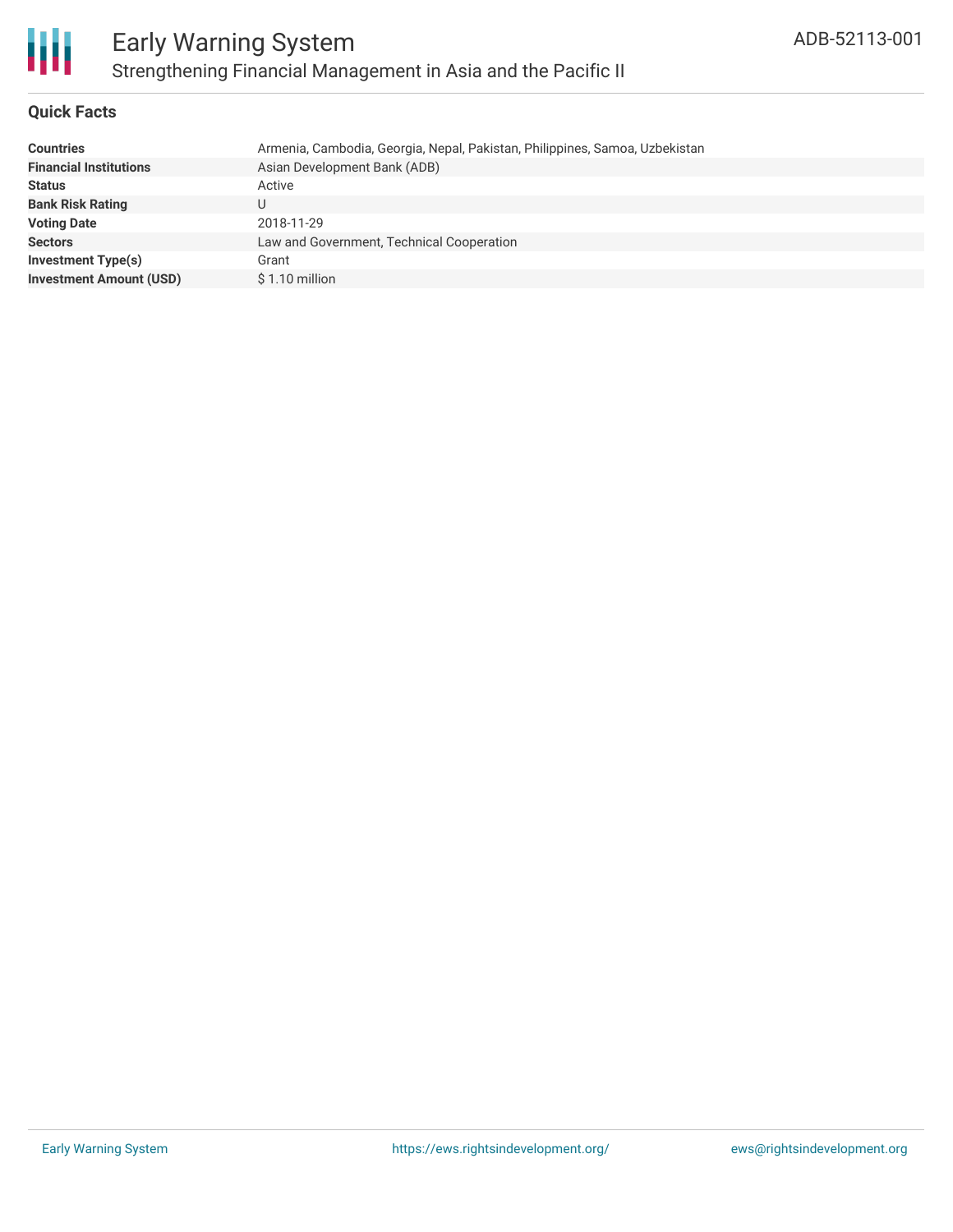

#### **Project Description**

This project provides technical assistance to enhance financial management capacity in Asia and the Pacific. This includes improving the quality of financial audits, supporting the adoption of International Public Sector Accounting Standards (IPSAS), and developing the financial management and audit function capacity of staff in project-executing and implementing agencies.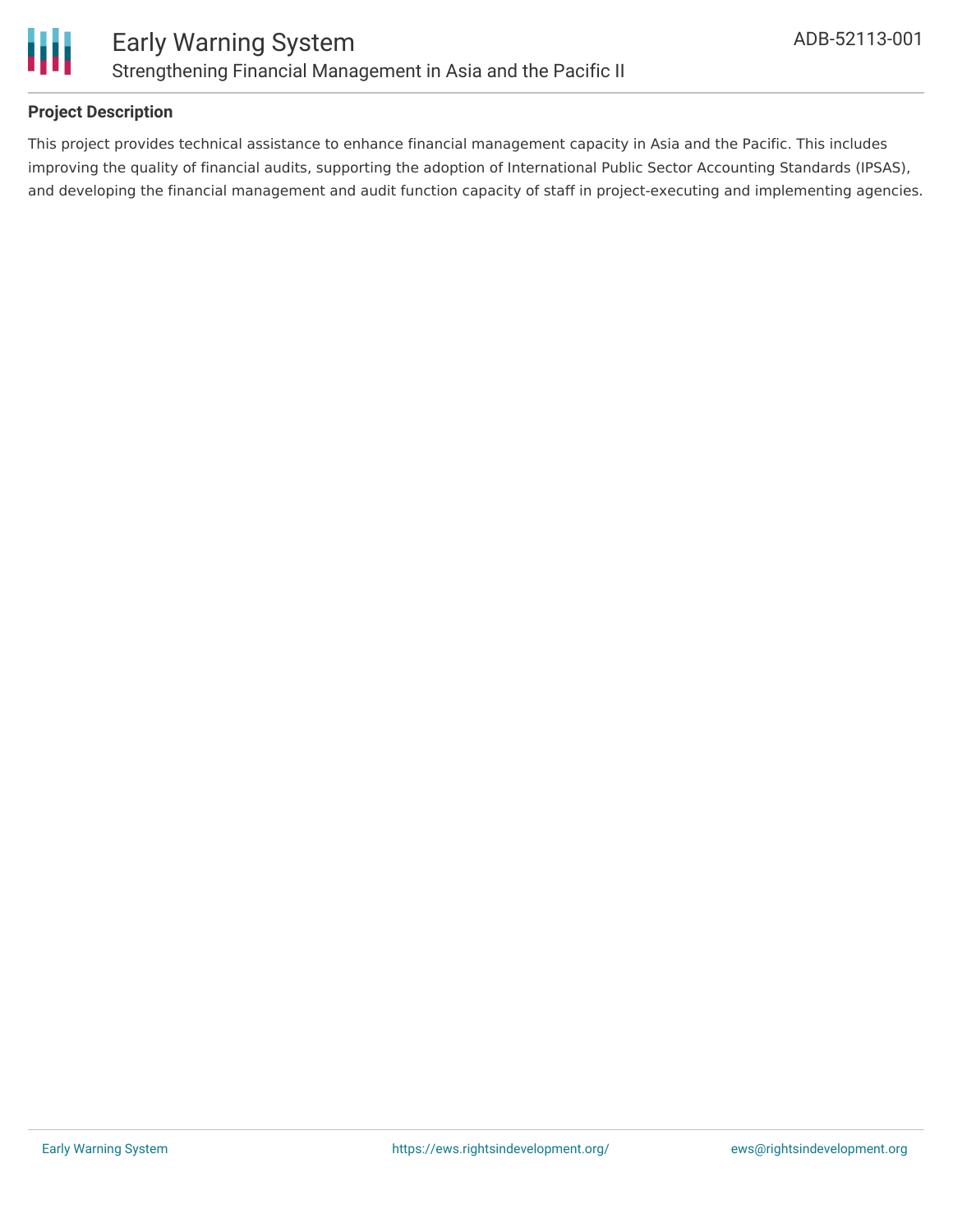

## Early Warning System Strengthening Financial Management in Asia and the Pacific II

#### **Investment Description**

Asian Development Bank (ADB)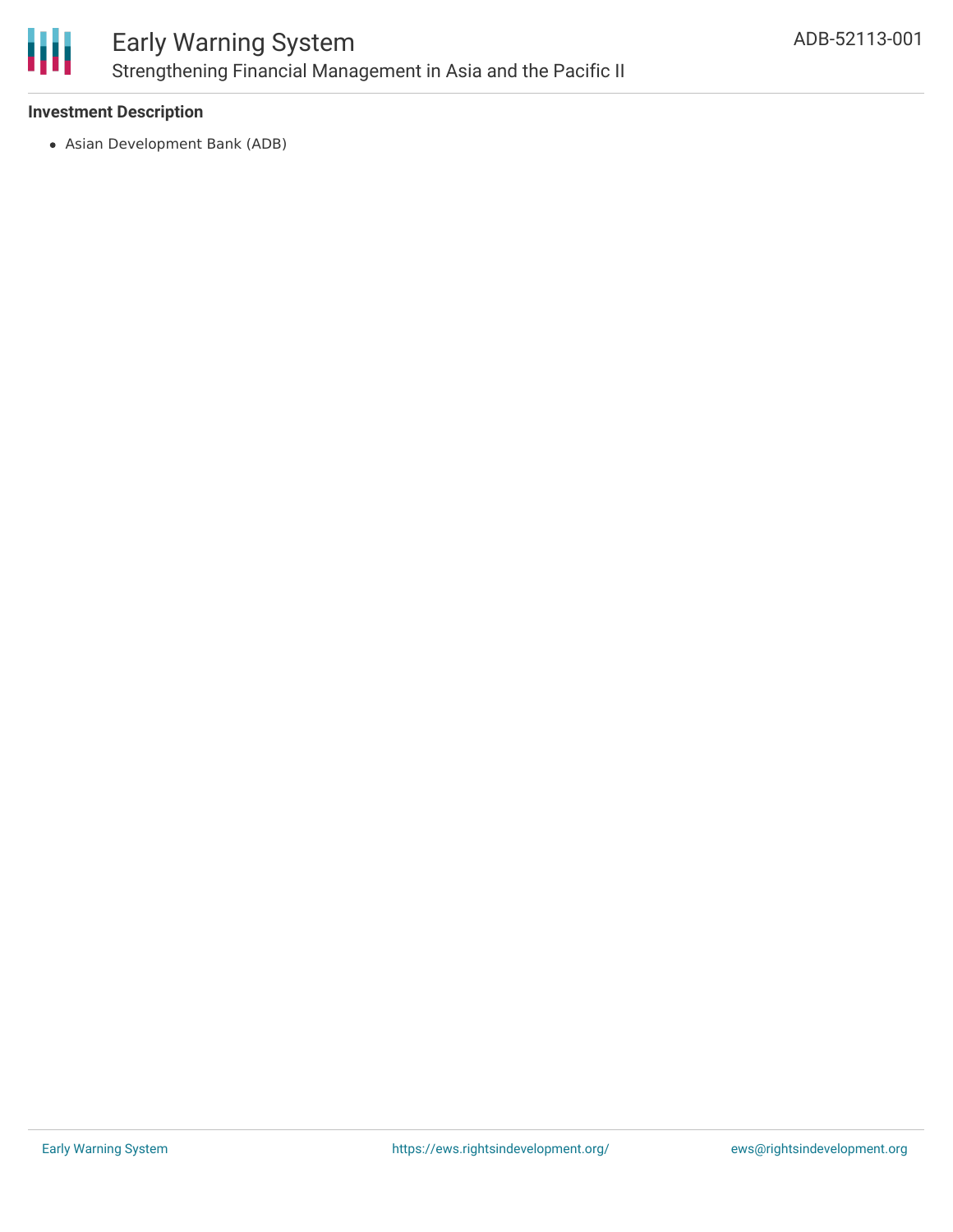

#### **Contact Information**

No project-specific contact information available at time of writing.

#### **ACCOUNTABILITY MECHANISM OF ADB**

The Accountability Mechanism is an independent complaint mechanism and fact-finding body for people who believe they are likely to be, or have been, adversely affected by an Asian Development Bank-financed project. If you submit a complaint to the Accountability Mechanism, they may investigate to assess whether the Asian Development Bank is following its own policies and procedures for preventing harm to people or the environment. You can learn more about the Accountability Mechanism and how to file a complaint at: http://www.adb.org/site/accountability-mechanism/main